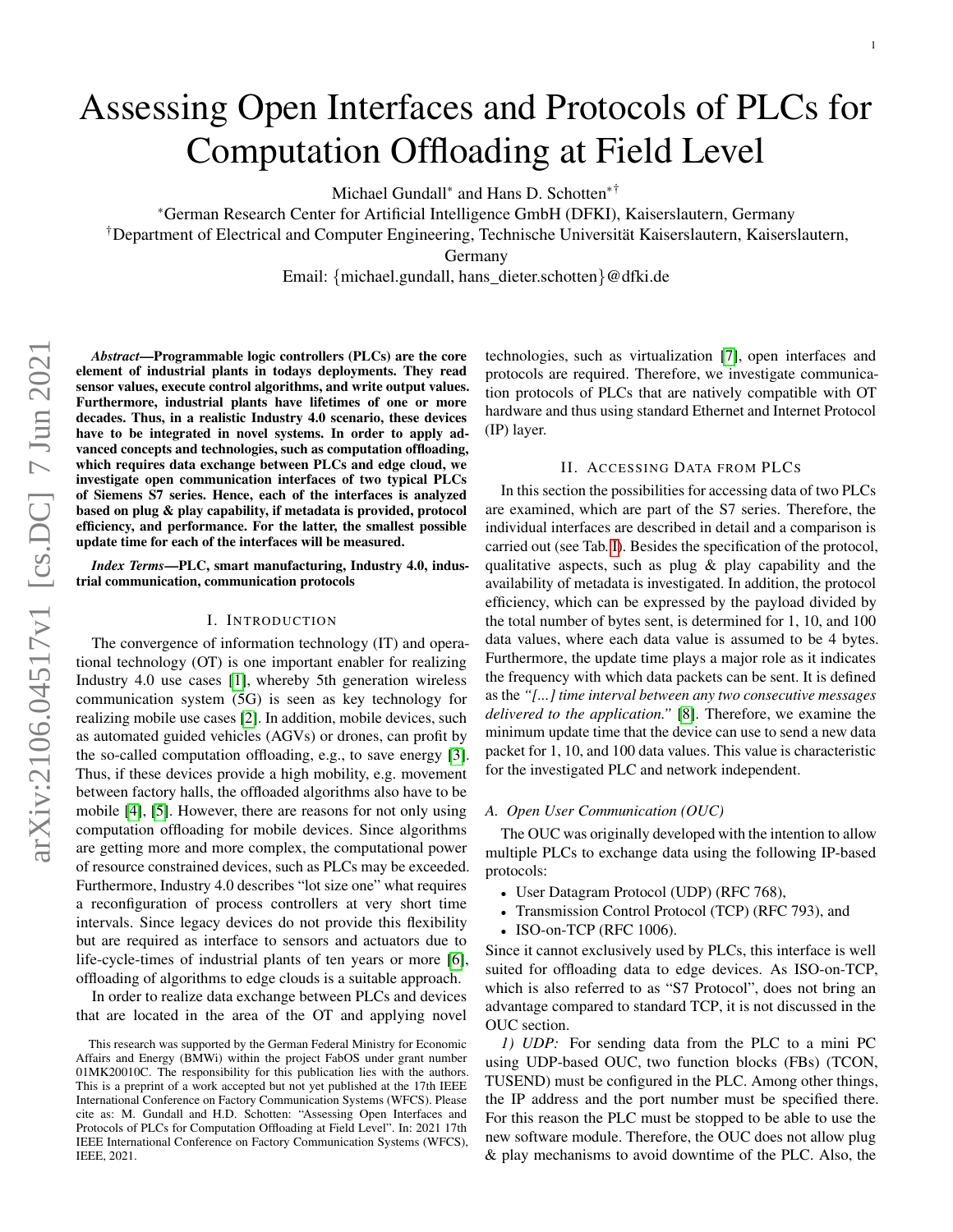<span id="page-1-0"></span>

| COMPARISON OF THE INTERFACES OF THE INVESTIGATED PLCS USING STANDARD ETHERNET. |               |                 |                          |               |                                        |      |                    |                          |      |                      |                           |      |       |
|--------------------------------------------------------------------------------|---------------|-----------------|--------------------------|---------------|----------------------------------------|------|--------------------|--------------------------|------|----------------------|---------------------------|------|-------|
| <b>Interface</b><br><b>Configuration</b>                                       |               | <b>Protocol</b> | Plug $\&$<br><b>Play</b> | Meta-<br>data | Protocol Efficiency & Min. Update Time |      |                    |                          |      |                      |                           |      |       |
|                                                                                |               |                 |                          |               | Data Value                             |      |                    | 10<br><b>Data Values</b> |      |                      | 100<br><b>Data Values</b> |      |       |
|                                                                                |               |                 |                          |               |                                        |      |                    |                          |      |                      |                           |      |       |
|                                                                                |               |                 |                          |               | $\lceil \% \rceil$                     |      | $\lceil ms \rceil$ | $\lceil \% \rceil$       |      | $\lfloor ms \rfloor$ | [%]                       |      | [ms]  |
|                                                                                | Open User     | <b>UDP</b>      |                          |               | 5.6                                    | 1.00 | 3.61               | 42.6                     | .00. | 3.60                 | 88.1                      | 1.00 | 3.63  |
|                                                                                | Communication | <b>TCP</b>      |                          |               | 2.8                                    | 1.01 | 3.77               | 22.5                     | 1.04 | 3.78                 | 74.4                      | 1.02 | 3.83  |
| <b>LIBNODAVE</b>                                                               |               | ISO on TCP      | $^{+}$                   |               | 1.2                                    | 2.00 | 1.32               | 10.8                     | 2.00 | 1.32                 | $54.6^2$                  | 4.00 | 1.40  |
| <b>OPC</b>                                                                     | Write         | <b>UATCP</b>    |                          | $\ddot{}$     | 0.9                                    | n/a  | 6.83               | 6.3                      | n/a  | 7.36                 | 14.5                      | n/a  | 16.56 |
| <b>UA</b>                                                                      | Service       |                 |                          |               |                                        |      |                    |                          |      |                      |                           |      |       |

Server Read UATCP + + 0.8  $n/a$  9.11 3.7  $n/a$  30.35 5.4  $n/a$  246.1

OPC UA PubSub UADP - ○ 5.5 n/a  $1.02$  33.9 n/a  $1.26$  70.4<sup>1</sup> n/a  $2.30^{1}$ 

Table I COMPARISON OF THE INTERFACES OF THE INVESTIGATED PLCS USING STANDARD ETHERNET.

<sup>1</sup>As the current firmware of the PLC allows a maximum of 20 data values to be transferred, but it can be assumed that this restriction will be removed in a newer version, the value was estimated.

 $2$ For the S7-314 series this value is halved, because two requests have to be sent.

<span id="page-1-1"></span>Table II OVERVIEW ABOUT NAME AND SIZE OF THE DIFFERENT DATA MESSAGES.

Client | Service

| <b>Message Specification</b> | <b>Message Size [byte]</b> |                    |     |      |  |  |
|------------------------------|----------------------------|--------------------|-----|------|--|--|
|                              |                            | <b>Data Values</b> |     |      |  |  |
| <b>Interface</b>             | <b>Name</b>                | 1                  | 10  | 100  |  |  |
| Open User                    | <b>UDP</b> Data            | 72                 | 94  | 454  |  |  |
| Communication                | TCP Data                   | 144                | 178 | 538  |  |  |
| <b>LIBNODAVE</b>             | Job                        | 169                | 169 | 169  |  |  |
|                              | Ack Data                   | 167                | 203 | 563  |  |  |
| OPC.                         | WriteRequest               | 234                | 396 | 2154 |  |  |
| <b>UA</b>                    | WriteResponse              | 202                | 238 | 598  |  |  |
| Server                       | ReadRequest                | 270                | 756 | 5778 |  |  |
| Cient                        | ReadResponse               | 212                | 338 | 1598 |  |  |
| <b>OPC UA</b>                | DataSetMessage             | 73                 | 118 | 568  |  |  |
| PubSub                       |                            |                    |     |      |  |  |

data to be sent is packed directly into the payload of the UDP packet, without any additional information. This means that no metadata is provided and the receiver must know exactly how the data is structured, such as the byte order and data type. Due to this fact, the payload is very heterogeneous, but a very efficient data transmission can be realized, since only the UDP, IP and Ethernet II headers of 8, 20, and 26 bytes have to be added. This results in a protocol efficiency of 5.6% for 1 data value, 42.6% for 10 data values, and 88.1% for 100 data values. One of the drawbacks is that the PLCs is not able to send a packet in each cycle. This results in a update time of  $\approx 3.6$  ms for S7-1512 PLC. However, the udpate time for the S7-314 PLC is significantly lower, compared to S7-1512 PLC. Here, update times of 1 ms are possible. Furthermore, the update times of both PLCs are almost independent of the payload size.

*2) TCP:* The use of TCP in OUC is comparable to UDP. Besides the configuration of a different FB (TSEND), the only difference lies in the transport protocol, as the name implies. Here the characteristic is that each of the packets is acknowledged and thus no packet loss can occur, since lost packets are automatically retransmitted. This results in a higher reliability, but also a higher overhead, compared to UDP. Thus, in addition to the larger header of TCP, which is 20 bytes, the 72 bytes per acknowledge reduce the protocol efficiency, which is almost half for 1 and 10 data values and about 15% lower for 100 data values compared to UDP. In addition, the larger header and acknowledgment generation increases the minimum update time slightly.

## *B. LIBNODAVE*

LIBNODAVE is a free and open source library for using the ISO-on-TCP protocol communicating on TCP/IP port 102 for data exchange with Siemens S7 PLCs [\[9\]](#page-3-8). If the RJ-45 port where the cable is connected is not explicitly disabled, any device supporting the S7 protocol can communicate directly with the PLC. This enables plug & play capability, but is also the reason why this protocol has already been used for cyber attacks such as Stuxnet [\[10\]](#page-3-9). This means that appropriate security measures must be taken if there is a connection to the Internet or if there is a possibility that malware can be placed on a device that communicates with the PLC, because on some series not only can data values be read and written, but the complete PLC can also be stopped. This is especially true for older models like the 300 and 400 series. In the 1500 series, the function has been severely restricted so that critical functions such as start and stop can no longer be executed by any device. However, read and write access is still possible. This makes it a suitable protocol for accessing data of the PLCs studied in this paper.

Since in this communication method the S7 protocol is built on top of TCP, the protocol overhead is larger compared to OUC. In addition, the data exchange must be triggered by the edge device. Since all network traffic required for the data exchange should be considered, the messages required to query the data and its acknowledgements must also be considered. To request data, the so-called *Job* message is sent. As shown in Tab. [II,](#page-1-1)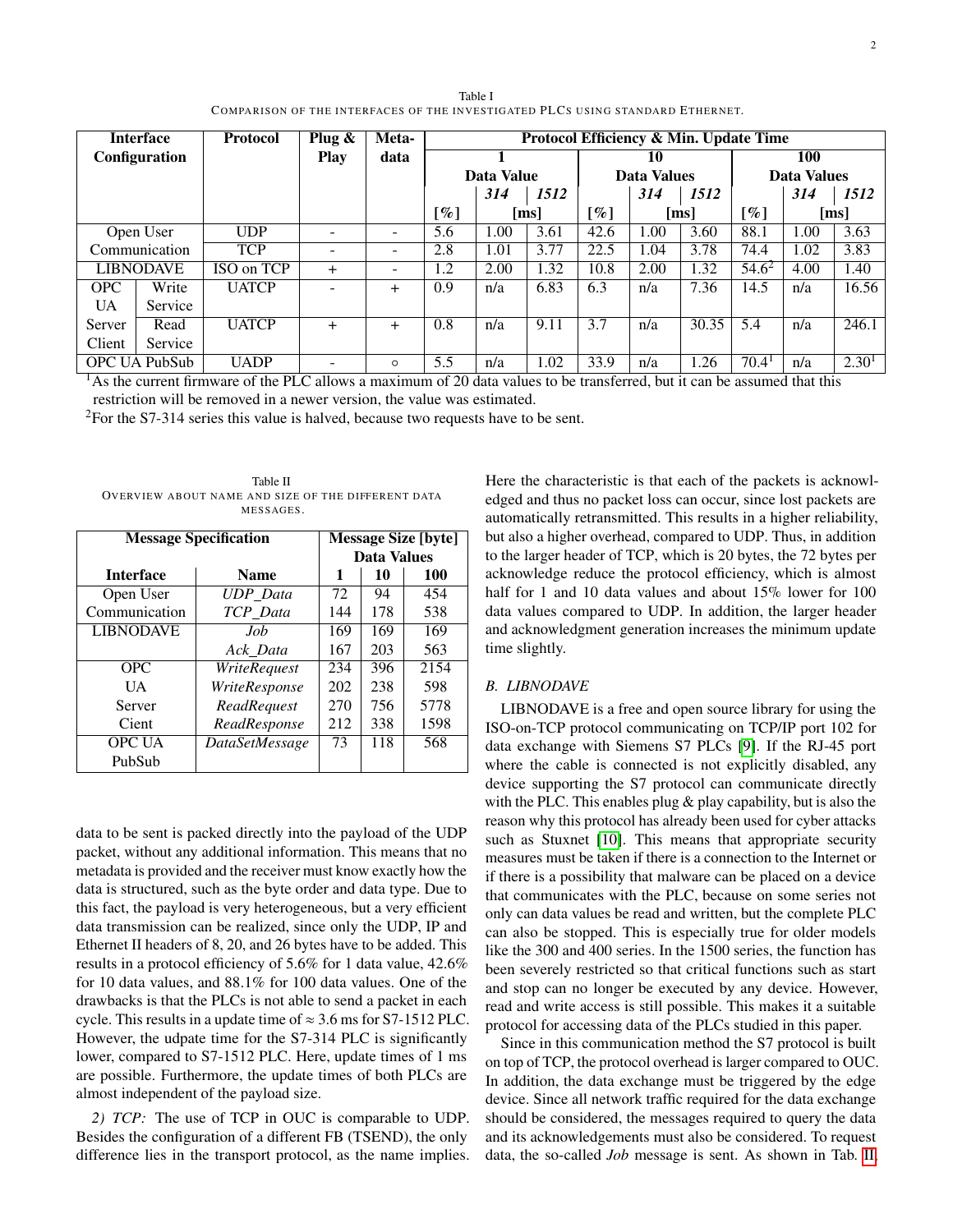this remains the same size for both 1, 10, and 100 data values. This is because the data is requested over its memory area and the length of the data chunk. The response of the PLCs, called *Ack Data* message, contains the data and consequently becomes larger, with increasing the number of data values. Considering both messages results in low protocol efficiencies of 1.2%, 10.8% and 54.6% without any meta information about the sent data. In addition, the protocol data unit (PDU) size of the S7- 314 PLC is limited to 240 bytes. Therefore, only  $\approx$  50 data values can be read within one request. In order to obtain 100 data values, two requests have to be send. This results in twice the update time, protocol overhead, and thus, in a halved protocol efficiency. However, until a maximum of polling 50 data values, the update time of the S7-314 PLC is constantly 2 ms. Regarding the S7-1512 PLC, the aforementioned restriction is not given. Furthermore, it is able to send a new data packet every 1.2, 1.32, and 1.4 ms.

# *C. Open Platform Communications Unified Architecture (OPC UA)*

To close the gap between IT and OT, OPC UA [\[11\]](#page-3-10) was introduced. It aims at a secure, simple and platform-independent exchange of information between industrial applications [\[12\]](#page-3-11). For this purpose, it provides both a self-describing information model and various communication protocols. Even though the information model in conjunction with the data exchange is a major milestone in industrial automation, we will focus on the communication protocols in the following. Since OPC UA is not supported for the S7-300 series, no values can be measured for this interface for the S7-314 PLC. If computation offloading using OPC UA server client or Publish/Subscribe (PubSub) is explicitly required, a gateway has to be connected next to the PLC, as proposed in [\[13\]](#page-3-12). To offload data from the S7-314 PLC to the gateway, the investigated interfaces can also be used. Then the data can be offloaded to an edge device.

*1) OPC UA Server Client:* The OPC UA server client pattern supports the binary TCP-based communication protocol (UATCP) as well as a solution that is well suited for web services based on Simple Object Access Protocol (SOAP)/Hypertext Transfer Protocol (HTTP). Due to lower resource consumption and less overhead, which is important for embedded devices like PLCs, we focus on the UATCP protocol running on port 4840.

Two different services are possible for data exchange between PLC and the edge node, depending on the role of each device in the specific scenario, since the client and server roles are strictly defined. The client sends requests to the server that are answered with a response. Thus, if the PLC is the client and wants to send data to the mini PC, it must send so-called *WriteRequests* containing the data values to be written to the server's address space. Then, this message is replied with the *WriteResponse* to give the client a response with some information, such as a status code. Also, both messages contain a lot of metadata, such as the timestamp of the device, the unique identifier of the variable in the address space, and the data type, just to name some of the information. This makes the protocol very powerful, but comes with a larger overhead. Therefore, the *WriteRequests* have the sizes of 234 bytes, 396 bytes, and 2154 bytes for 1, 10, and 100

data values, respectively. In addition, the *WriteResponses* add another 202 bytes, 238 bytes, and 598 bytes. This results in a low protocol efficiency that is, for example,  $\lt$  1% for 1 data value.

If the roles are swapped, so the PLC being the server and the remote application running on the edge node being the client, the data must be exchanged via the *ReadService*. This means that the edge node is the client and must poll the data from the server. To do this, a *ReadRequest* containing the variables to be read is sent to the server running on the PLC. The message is then responded with the *ReadResponse*, which contains the current data values. Similar to the *WriteService*, the data also contains a lot of metadata. Therefore, the protocol efficiency is also low for 1, 10, and 100 data values. Due to the protocol overhead and meta information, the efficiency for 100 data values does not improve much compared to 1 or 10 data values because the message must be split into multiple TCP segments and thus multiple Ethernet packets. These issues are also responsible for the low performance in terms of update times. However, what is an advantage for this interface is the direct access to the data without reconfiguration of the PLC.

*2) OPC UA PubSub:* Due to the drawbacks of the server client model concerning protocol overhead and the descresed protocol efficiency of exchanging requests and responses, part 14 of the OPC UA specifications adds the PubSub pattern. This allows many subscribes to register for a specific content [\[14\]](#page-3-13). For the message distribution both broker-based protocols, in particular message queuing telemetry transport (MQTT) and advanced message queuing protocol (AMQP), and UADP, a custom UDP-based distribution based on the IP standard for multicasting has been defined. Due to the advantages to send real-time messages on the field level directly on the data link layer, part 14 defines the transport of PubSub messages based on Ethernet frames. Until now, the PLCs of the S7 family only support the data exchange with UADP. Therefore, only this protocol is discussed. As shown in Fig. [1,](#page-2-0) there are several possibilites regarding structure of the packet. Since this



<span id="page-2-0"></span>Figure 1. Structure of OPC UA PubSub network messages.

interface requires reconfiguration of the PLC, it is not plug & play capable. First a *WriterGroup* must be defined. Under the *WriterGroup* are logically grouped the so-called *DataSetWriters*, which are associated with a *PublishedDataSet*. Furthermore, the *PublishedDataSet* contains the *DataSetFields* where the specific data value is placed. Additionally, the OPC UA data type of